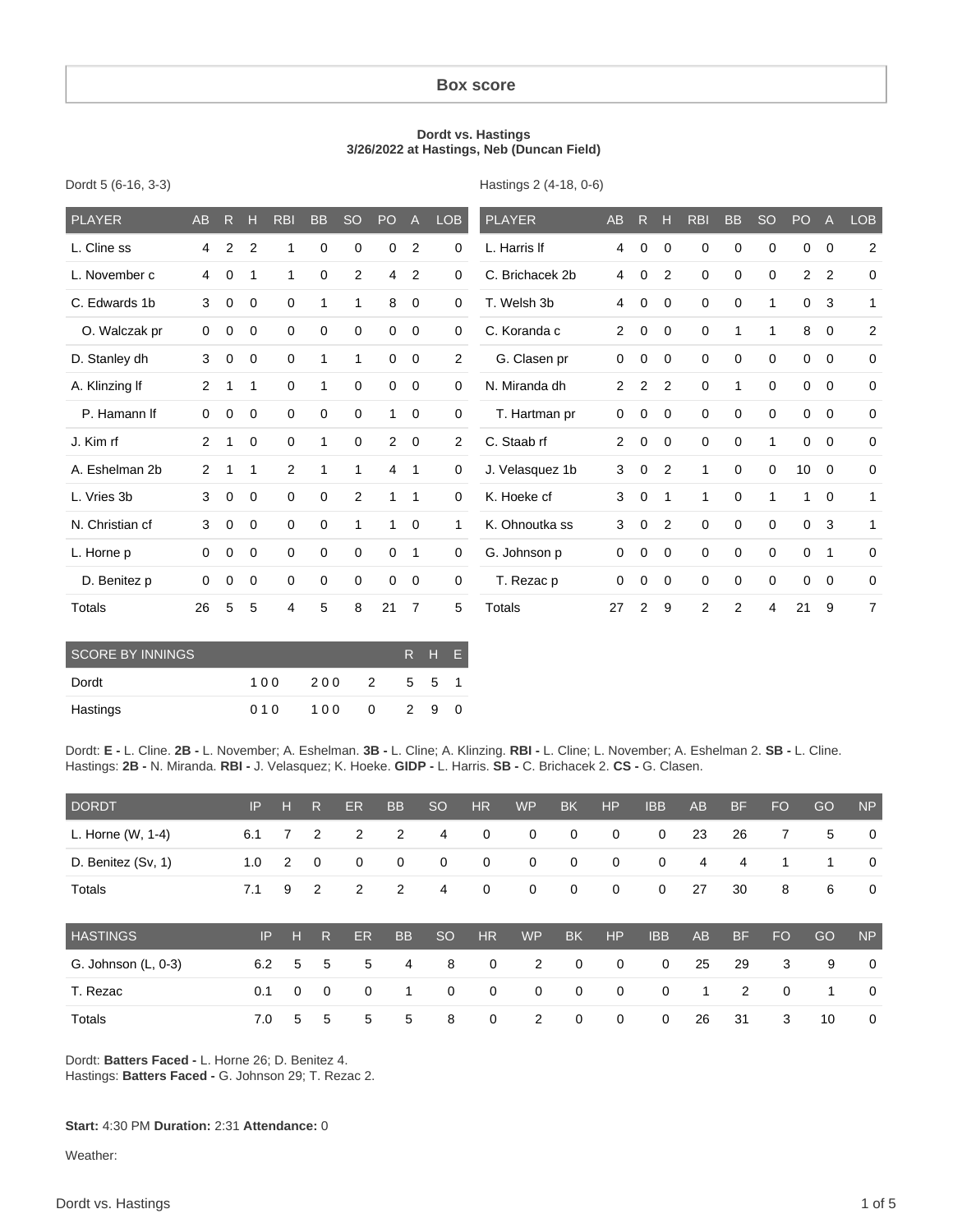# **Scoring Summary**

| <b>INNINGS</b>              | <b>PLAY</b>                                                                                      | $V - H$ |
|-----------------------------|--------------------------------------------------------------------------------------------------|---------|
| Dordt<br>1st                | D. Stanley walked; L. Cline scored on a wild pitch.                                              | $1 - 0$ |
| Hastings<br>2 <sub>nd</sub> | K. Hoeke grounded out to 1b unassisted, RBI; J. Velasquez advanced to second; N. Miranda scored. | $1 - 1$ |
| Dordt<br>4th                | A. Eshelman doubled, 2 RBI; J. Kim scored; A. Klinzing scored.                                   | $3 - 1$ |
| Hastings<br>4th             | J. Velasquez grounded out to ss, RBI; N. Miranda scored.                                         | $3 - 2$ |
| Dordt<br>7th                | L. Cline tripled, RBI; A. Eshelman scored.                                                       | $4 - 2$ |
| Dordt<br>7th                | L. November doubled, RBI; L. Cline scored.                                                       | $5 - 2$ |

## **All Plays**

## **Dordt Top of 1st Inning**

L. Cline stole second.

L. November struck out looking. (1 out)

C. Edwards grounded out to p; L. Cline advanced to third. (2 out)

#### **D. Stanley walked; L. Cline scored on a wild pitch.**

A. Klinzing walked; D. Stanley advanced to second.

P. Hamann pinch ran for A. Klinzing.

J. Kim flied out to cf. (3 out)

**Inning Summary: 1 Runs , 1 Hits , 0 Errors , 2 LOB**

## **Hastings Bottom of 1st Inning**

P. Hamann to lf.

L. Harris grounded out to 3b. (1 out)

C. Brichacek reached first on an error by ss.

T. Welsh lined out to 2b. (2 out)

C. Brichacek stole second.

C. Koranda flied out to rf. (3 out)

**Inning Summary: 0 Runs , 0 Hits , 1 Errors , 1 LOB**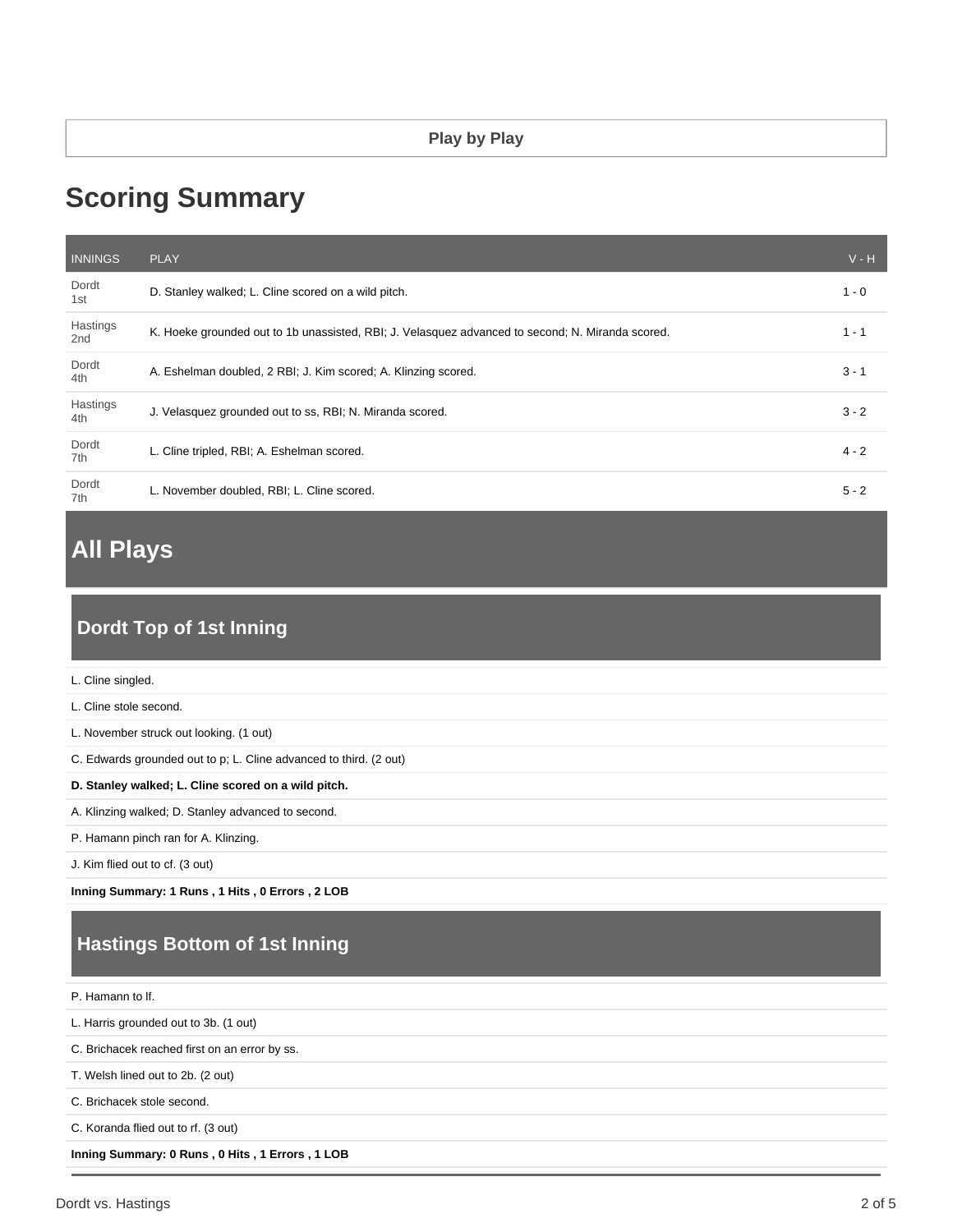### **Dordt Top of 2nd Inning**

- A. Eshelman struck out swinging. (1 out)
- L. Vries popped up to 2b. (2 out)
- N. Christian grounded out to 1b unassisted. (3 out)

**Inning Summary: 0 Runs , 0 Hits , 0 Errors , 0 LOB**

### **Hastings Bottom of 2nd Inning**

- N. Miranda walked.
- C. Staab fouled out to 3b. (1 out)
- J. Velasquez singled; N. Miranda advanced to third.
- **K. Hoeke grounded out to 1b unassisted, RBI; J. Velasquez advanced to second; N. Miranda scored.**
- K. Ohnoutka singled; J. Velasquez advanced to third.
- L. Harris flied out to lf. (3 out)

**Inning Summary: 1 Runs , 2 Hits , 0 Errors , 2 LOB**

### **Dordt Top of 3rd Inning**

- L. Cline grounded out to 2b. (1 out)
- L. November grounded out to ss. (2 out)
- C. Edwards grounded out 3b to ss to 1b. (3 out)

**Inning Summary: 0 Runs , 0 Hits , 0 Errors , 0 LOB**

### **Hastings Bottom of 3rd Inning**

- C. Brichacek popped up to 1b. (1 out)
- T. Welsh popped up to 2b. (2 out)
- C. Koranda walked.
- G. Clasen pinch ran for C. Koranda.

G. Clasen out at second c to 2b, caught stealing. (3 out)

**Inning Summary: 0 Runs , 0 Hits , 0 Errors , 1 LOB**

## **Dordt Top of 4th Inning**

C. Koranda to c for G. Clasen.

D. Stanley grounded out to ss. (1 out)

A. Klinzing pinch hit for P. Hamann.

A. Klinzing tripled.

J. Kim walked.

**A. Eshelman doubled, 2 RBI; J. Kim scored; A. Klinzing scored.**

L. Vries struck out looking. (2 out)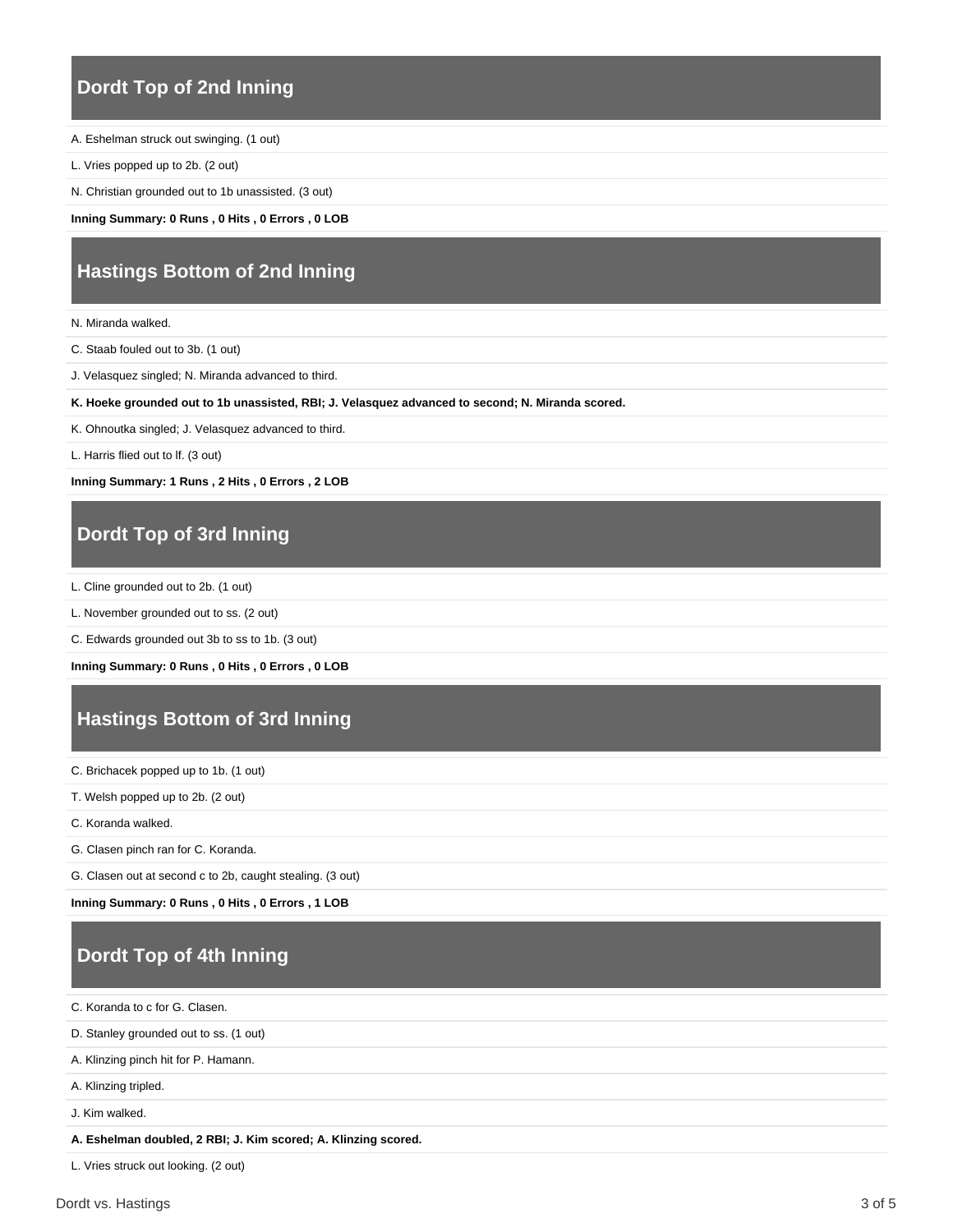#### **Inning Summary: 2 Runs , 2 Hits , 0 Errors , 1 LOB**

### **Hastings Bottom of 4th Inning**

A. Klinzing to lf.

N. Miranda doubled.

C. Staab grounded out to p, SAC; N. Miranda advanced to third. (1 out)

**J. Velasquez grounded out to ss, RBI; N. Miranda scored.**

K. Hoeke singled.

K. Ohnoutka flied out to cf. (3 out)

**Inning Summary: 1 Runs , 2 Hits , 0 Errors , 1 LOB**

### **Dordt Top of 5th Inning**

L. Cline grounded out to 3b. (1 out)

L. November struck out looking. (2 out)

C. Edwards struck out swinging. (3 out)

**Inning Summary: 0 Runs , 0 Hits , 0 Errors , 0 LOB**

### **Hastings Bottom of 5th Inning**

L. Harris grounded out to ss. (1 out)

C. Brichacek singled.

T. Welsh struck out swinging. (2 out)

C. Brichacek stole second.

C. Koranda struck out swinging. (3 out)

**Inning Summary: 0 Runs , 1 Hits , 0 Errors , 1 LOB**

#### **Dordt Top of 6th Inning**

D. Stanley struck out swinging. (1 out)

A. Klinzing grounded out to 3b. (2 out)

J. Kim grounded out to 2b. (3 out)

**Inning Summary: 0 Runs , 0 Hits , 0 Errors , 0 LOB**

### **Hastings Bottom of 6th Inning**

N. Miranda singled.

T. Hartman pinch ran for N. Miranda.

C. Staab struck out swinging. (1 out)

J. Velasquez singled; T. Hartman advanced to second.